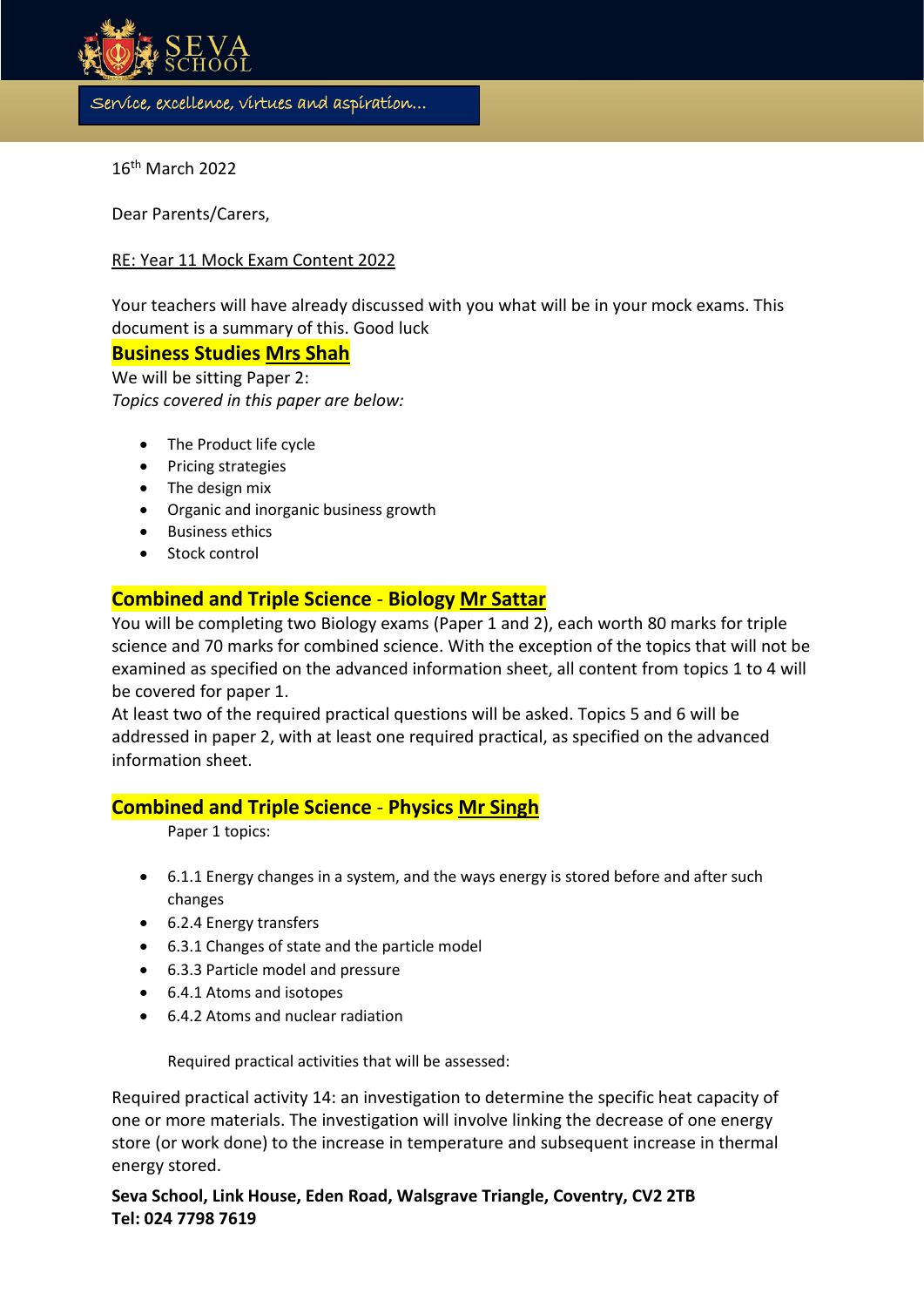

Required practical activity 16: use circuit diagrams to construct appropriate circuits to investigate the I–V characteristics of a variety of circuit elements, including a filament lamp, a diode and a resistor at constant temperature.

s

Paper 2 topics:

- For this paper, the following list shows the major focus of the content of the exam:
- 6.5.1 Forces and their interactions
- 6.5.4.1 Describing motion along a line
- 6.5.4.2 Forces, accelerations and Newton's Laws of motion
- 6.5.5 Momentum
- 6.6.2 Electromagnetic waves
- 6.7.2 The motor effect Required practical activity that will be assessed:

Required practical activity 21: investigate how the amount of infrared radiation absorbed or radiated by a surface depends on the nature of that surface.

## **Combined Science and Triple Chemistry** - **Mrs Thandi**

Paper 1 topics

- Atomic structure and the periodic table
- Bonding, structure and the properties of matter
- Quantitative chemistry
- Chemical changes
- Energy changes

Paper 2 topics

- The rate and extent of chemical change
- Organic Chemistry
- Chemical analysis
- Chemistry of the atmosphere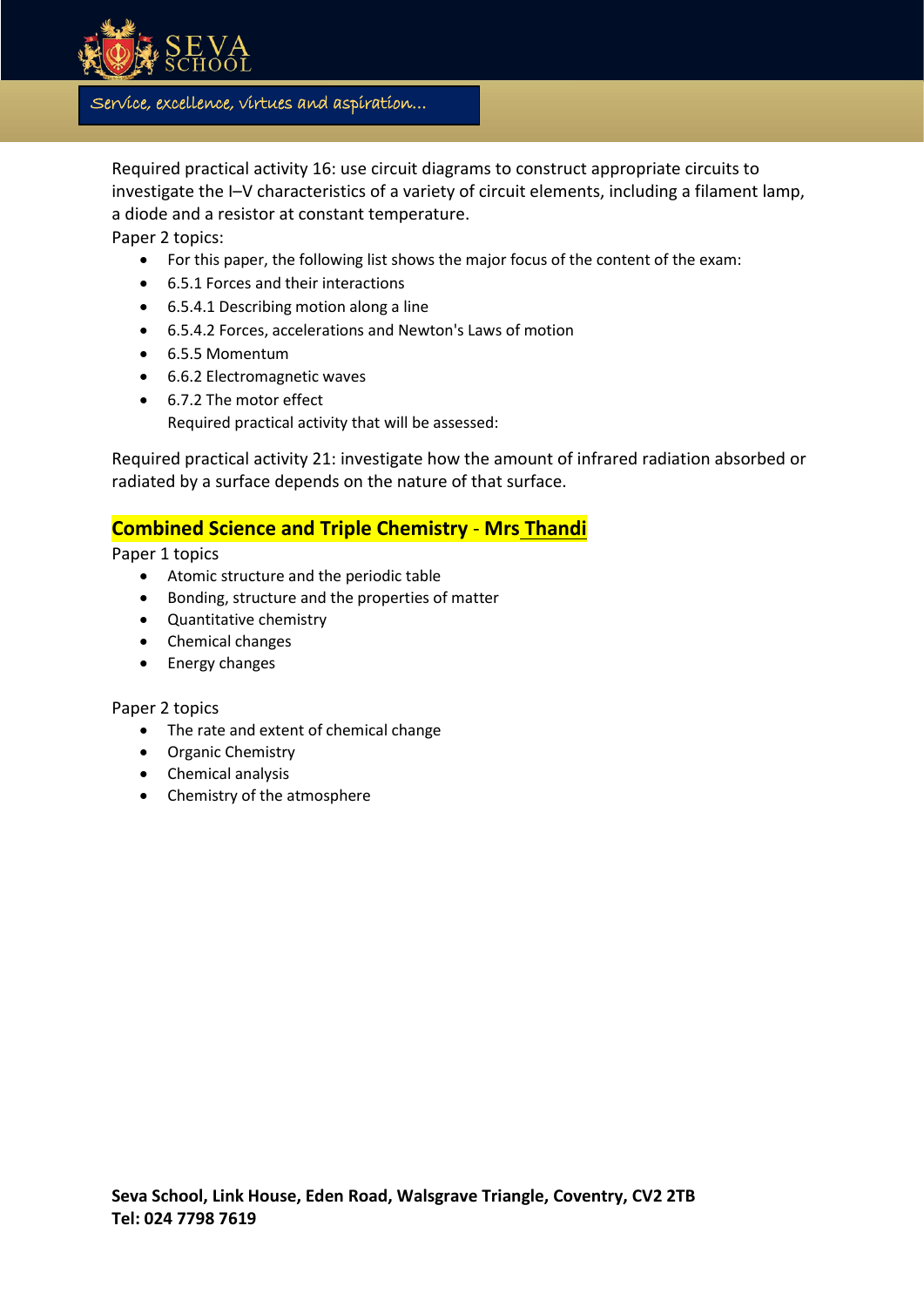

# **Combined Science – FOUNDATION ONLY - Mrs Davies**

| <b>Foundation Tier</b> | <b>Topics</b>                     | <b>Example of content</b>               |
|------------------------|-----------------------------------|-----------------------------------------|
| Physics paper 1        | P1 Energy                         | Energy stored in a system               |
|                        | P2 Electricity                    | Current in a circuit                    |
|                        | P3Particle model of matter        | Density of materials -                  |
|                        |                                   | required practical                      |
|                        | P4Atomic structure                | Nuclear equations                       |
| Physics paper 2        | P5 Forces                         | Weight mass and gravity                 |
|                        | P6 Waves                          | The uses of the                         |
|                        |                                   | electromagnetic spectrum                |
|                        | P7 Magnetism                      | Permanent and induced                   |
|                        |                                   | magnets                                 |
| Chemistry paper 1      | C1 Atomic structure               | The periodic Table                      |
|                        | C2 Bonding and structure          | Ionic and covalent bonding              |
|                        | C3 Quantitative chemistry         | Conservation of mass                    |
|                        | C4 Chemical changes               | Reactions with acids                    |
|                        | C5 Energy Changes                 | Exothermic and endothermic<br>reactions |
| Chemistry paper 2      | C6 The rate of chemical<br>change | Rates of reaction                       |
|                        | C7 Organic Chemistry              | Hydrocarbons                            |
|                        | <b>C8 Chemical Analysis</b>       | Purity and formulation                  |
|                        | C9 Chemistry of the<br>Atmosphere | Air pollution                           |
|                        | <b>C10 Using Resources</b>        | Potable water                           |
| Biology paper 1        | <b>B1 Cell biology</b>            | Microscopes                             |
|                        | <b>B2 Organisation</b>            | Food tests                              |
|                        | B3 Infection and response         | Communicable diseases                   |
|                        | <b>B4 Bioenergetic</b>            | Rates of photosynthesis                 |
| Biology paper 2        | <b>B5 Homeostasis</b>             | Controlling blood glucose<br>levels     |
|                        | B6 Inheritance and variation      | Reproduction                            |
|                        | <b>B7 Ecology</b>                 | <b>Using Quadrats</b>                   |

s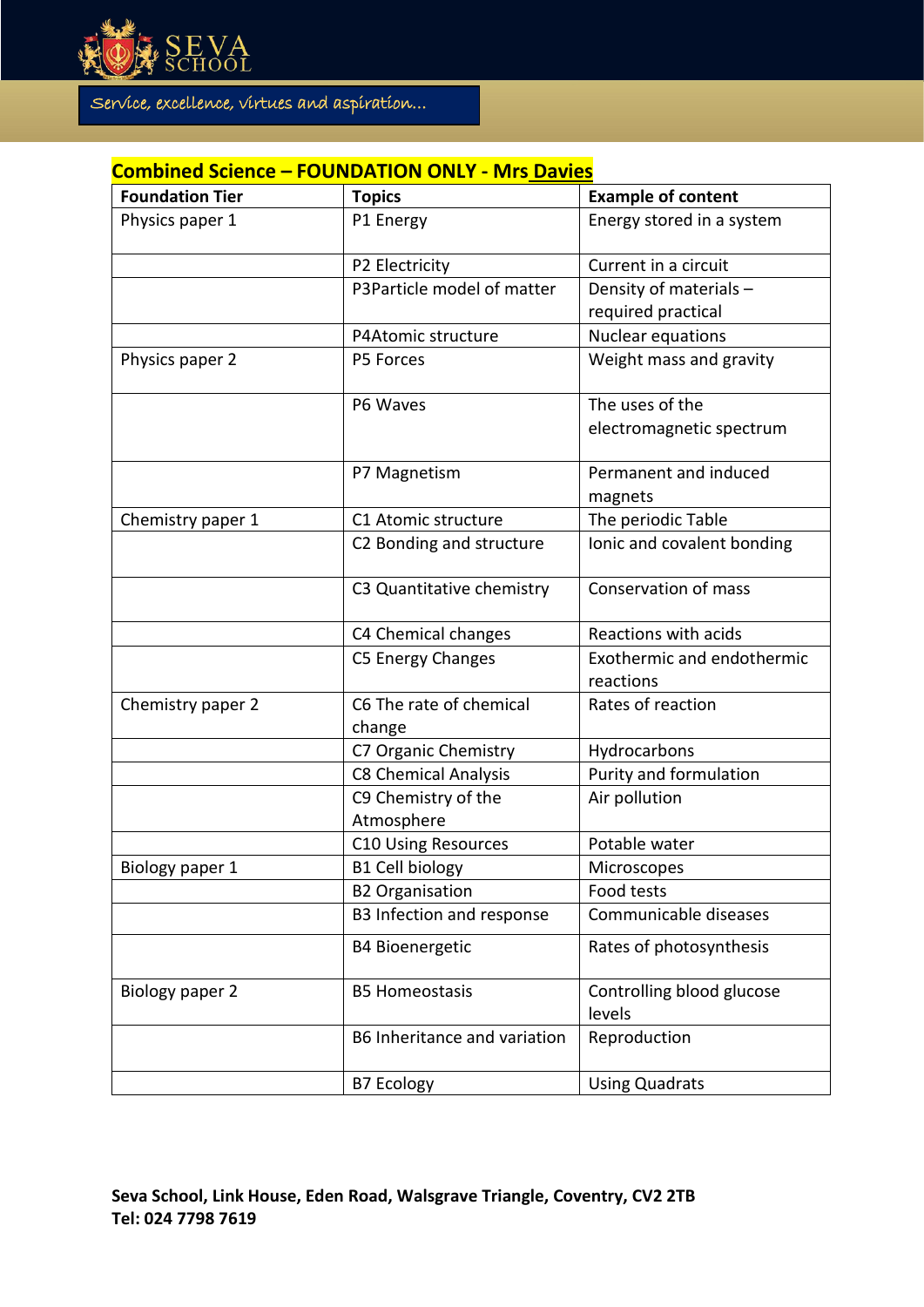

# **English Language and Literature Ms Gabriel and Ms Gill**

They should use their existing revision notes/guides, watch Mr Bruff's YouTube videos and use teaching notes/marking from their books.

s

For English Literature we will be completing an essay on 'Macbeth' (1 hour).

The characters covered are:

- Macbeth
- Lady Macbeth
- Banquo
- Macduff
- Malcolm.
- The Witches

The themes covered are: The supernatural, appearance versus reality, ambition, power, kingship and patriotism, guilt, conflict between good and evil

For English Language we will be complete English Language Paper 2 (1 hour 45 minutes): It will cover 'Non-Fiction Writers' Viewpoints and Perspectives:

Question 1 - *Identify and interpret explicit and implicit information and ideas*.

Question 2 - *Identify and interpret explicit and implicit information and ideas*. *Select and synthesise evidence from different texts*

*Question 3 - Explain, comment on and analyse how writers use language and structure to achieve effects and influence readers, using relevant subject terminology to support their views*

Question 4 - *Compare writers' ideas and perspectives, as well as how these are conveyed, across two or more texts*

*Question 5 - Writing to argue and persuade*

## **Geography Mr Cowan**

For Geography we will be sitting Paper 3. The topics covered in this paper is below:

- Topic 7 People and the environment e.g. Ecosystems
- Topic 8 Forests under threat e.g. Tropical and Taiga forests
- Topic 9 Consuming energy resources e.g. Renewable and Non-renewable resources

And…

• Making Geographical decisions (skills and enquiry-based question)

## **History Mrs Broughton**

Students will be doing a 2hr paper comprising of: Paper 1 – Democracy and Dictatorship Germany 1890-1945

Paper 2 – Norman England